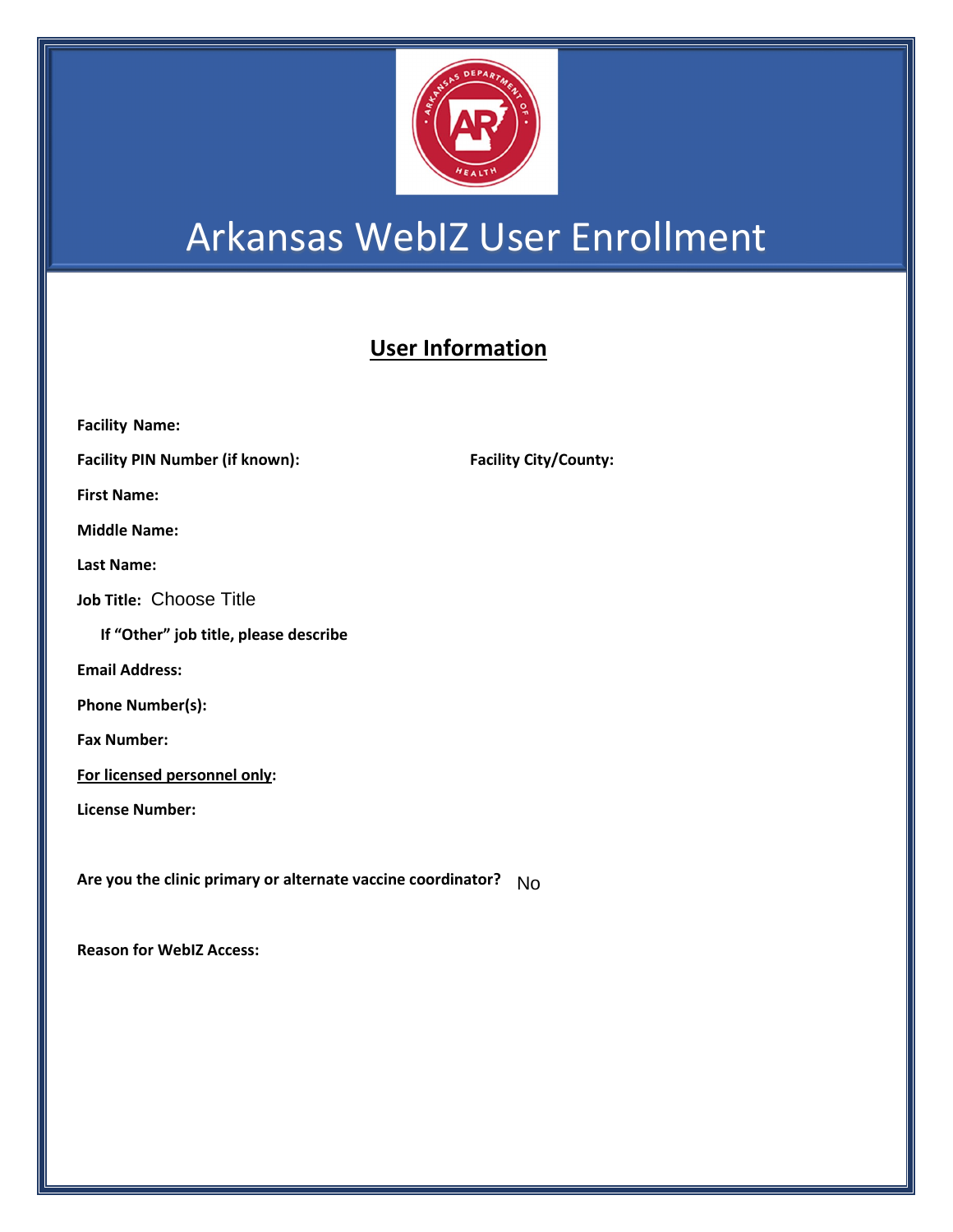## **WebIZ Agreement**

I, the undersigned, hereby agree to comply with all rules and regulations governing the Arkansas Immunization Information System (DBA Arkansas WebIZ) according to Act 432 of 1995 and Act 869 of 1997 as amended.

- 1) I agree that information received from the Arkansas Immunization Information System will meet the standards governing confidentiality as prescribed by the Arkansas Department of Health, which includes, but is not limited to, the following:
	- Information will not be released to a third party without written permission of the patient or guardian, and submission of a copy of said permission to the Arkansas Department of Health Immunizations Section.
	- Information will be kept secure, according to the standards required by the Arkansas Department of Health, to prevent unauthorized access to the system.
	- Information will be used in strict accordance with reasons described in the written request for access.
- 2) I agree to abide by the protocols, security measures, and training required by the Arkansas Department of Health, including, but not limited to, the following:
	- I will never share the details of my username or password with any other individual, including Arkansas Department of Health personnel.
	- I understand that by accessing the Arkansas Immunization Information System (Arkansas WebIZ) my activity within the system is tracked and stored via a permanent built-in audit device, and that this information can never be altered or deleted.
	- I understand that Arkansas State Law dictates that an immunization record is determined to be part of a patient's official medical record, and that changing/altering an immunization record in any means without sufficient supporting evidence, recording false information on an immunization record, or participating in any other activity that detracts from the ability to identify the patient of record, is against state and federal laws.
	- I understand that any malicious and/or illegal activity, as defined by the Health Insurance Portability and Accountability Act (HIPPA) (42 USC 1320d-6) and the Health Information Technology for Economic and Clinical Health Act (HITECH), performed under my username within the Arkansas WebIZ system will result in an immediate suspension of my account.
	- I understand that I, solely, am responsible for any malicious or illegal activity, or any activity that deviates from activity deemed appropriate by the Arkansas Department of Health, performed under my username, whether by me or an unauthorized user of my account.
- 3) I agree to follow the Arkansas Department of Health-provided HL7 specifications (if applicable) to:
	- Ensure the HL7 interface is current and updated within 30 days of any Arkansas Department of Health modifications, updates, or recommendations.
	- Exchange immunization records at a minimum time interval defined by the Arkansas Department of Health here: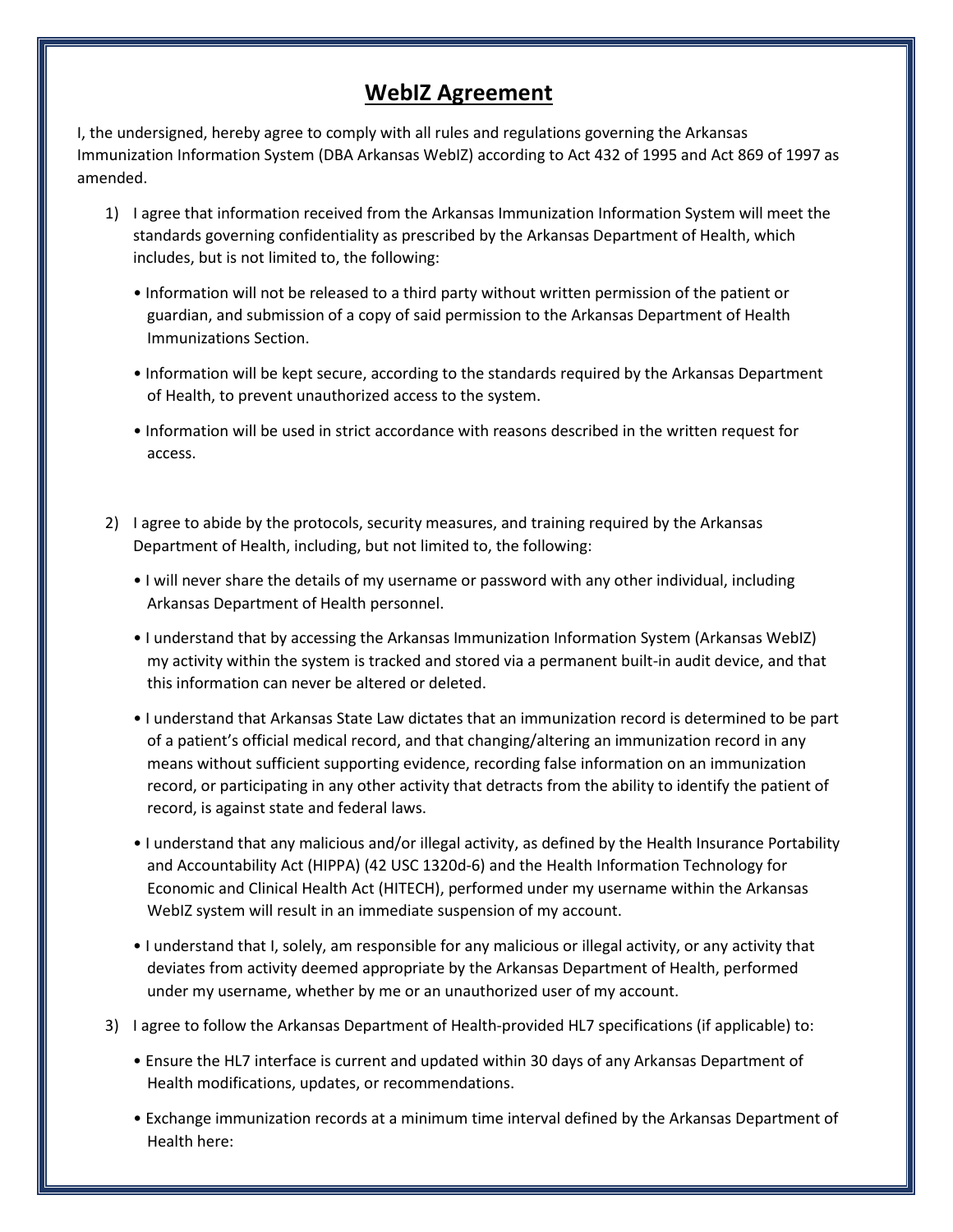- $\circ$  For providers participating in the Vaccination for Children (VFC) program, immunization records must be exchanged with Arkansas WebIZ on the same date in which the vaccination was administered.
- $\circ$  For non-VFC providers, immunization records must be exchanged with Arkansas WebIZ weekly with the understanding that the Arkansas Department of Health recommends a daily transmittal of records.
- Correct and resubmit rejected immunization records and process all error messages received.
- Adjust the interface or correction of immunization records as emphasized in the Arkansas Department of Health's data quality monitoring and reporting document.
- Ensure the overall quality and integrity of the data our organization submits into the Arkansas Immunization Information System (Arkansas WebIZ).
- 4) I understand that any wrongful disclosure of individually identifiable health information will be considered a violation of the Health Insurance Portability and Accountability Act (HIPAA) (42 USC 1320d-6). I further understand that the level of violation and associated penalty is determined by the Health Information Technology for Economic and Clinical Health Act (HITECH) to include the following:
	- A Tier A violation constitutes a violation in which the offender did not realize (s)he violated HIPAA and would have handled the matter differently had (s)he had. This results in a \$100 for each violation, and the total imposed for such violations cannot exceed \$25,000 for the calendar year.
	- A Tier B violation is a violation due to reasonable cause, but not "willful neglect." The result is a \$1,000 fine for each violation, and the fines cannot exceed \$100,000 for the calendar year.
	- A Tier C violation is a violation due to willful neglect that the organization ultimately corrected. The result is \$10,000 fine for each violation, and the fines cannot exceed \$250,000 for the calendar year.
	- A Tier D violation is for a violation of willful neglect that the organization/individual did not correct. The result is a \$50,000 fine for each violation, and the fines cannot exceed \$1,500,000 for the calendar year.
- 5) I also understand that the HITECH Act gives the Arkansas State Attorney General the ability to levy fines and seek legal fees from covered entities on behalf of victims. I understand that wrongful disclosure can result in imprisonment for not more than 10 years in addition to the fines. Further, I understand that Wrongful disclosures may also result in criminal sanctions from the State of Arkansas, including fines up to \$500.00 or imprisonment not exceeding one (1) month, or both. In addition, civil penalties may also be administered on the state level by the State Board of Health, allowing for fines up to \$1,000 per violation.
- 6) I understand that being granted access to the Arkansas Immunization Information System (Arkansas WebIZ) does not commit the Arkansas Department of Health to any expense.
- 7) I understand that non-compliance with any section of this user agreement will result in an immediate loss of access to the Arkansas Immunization Information System (WebIZ) for both myself and the organization for which I represent.